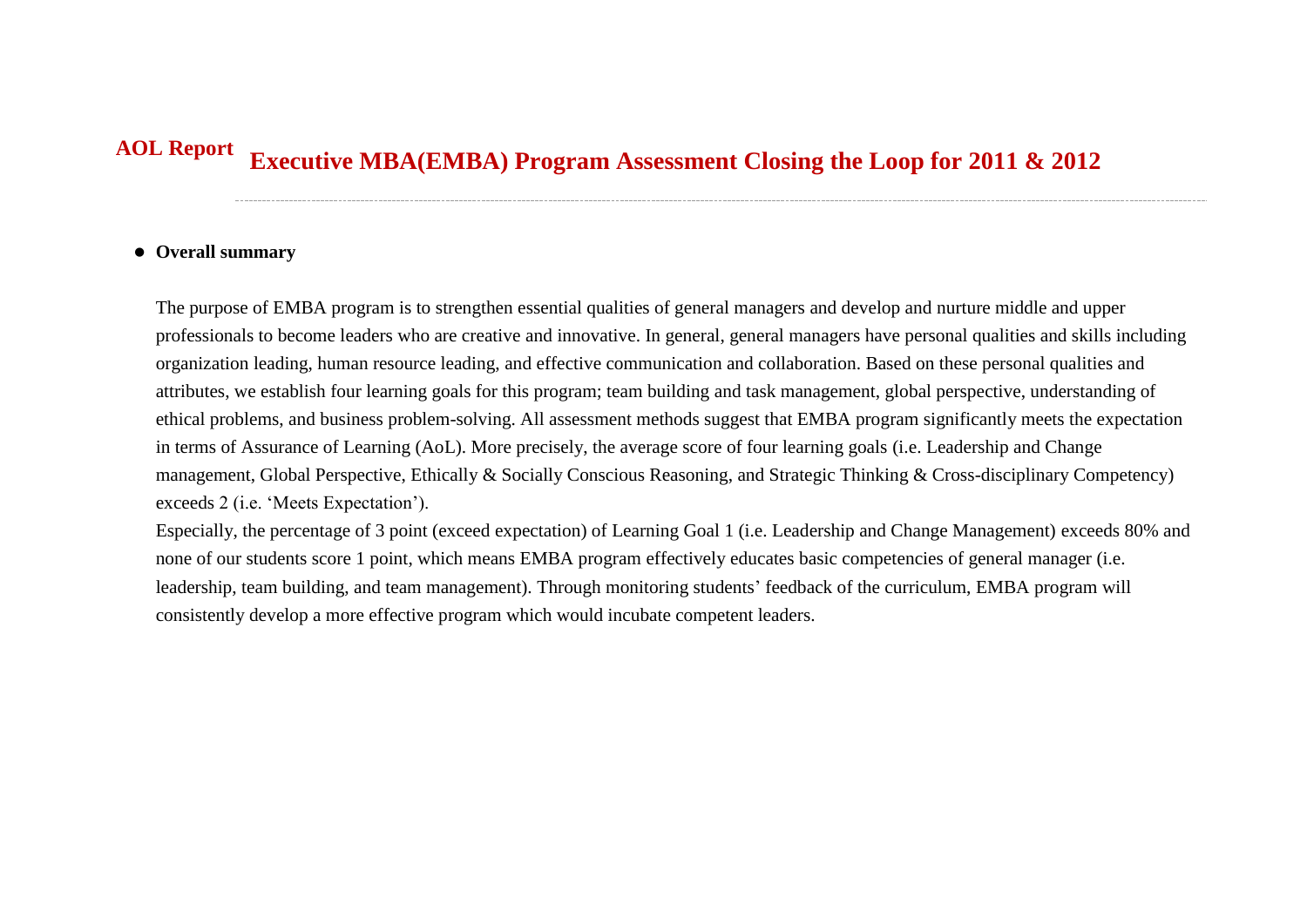## **Assessment**

| <b>Learning Goal</b>                        | <b>Learning Objectives</b>                        | Course                | Performance  |        |               |                 | <b>Result</b>                                                                                                                   |
|---------------------------------------------|---------------------------------------------------|-----------------------|--------------|--------|---------------|-----------------|---------------------------------------------------------------------------------------------------------------------------------|
|                                             |                                                   |                       | Level $(\%)$ |        |               | Date            |                                                                                                                                 |
|                                             |                                                   |                       | 3point       | 2point | <b>1point</b> | <b>Measured</b> |                                                                                                                                 |
| (L1) Leadership and                         | (L11) Our student will have                       | EMB 543 Social        | 85.7%        | 14.3%  | 0.0%          | 2011Fall        | The evaluated course is changed                                                                                                 |
| Change management                           | high-performance                                  | Responsibility        |              |        |               |                 | from 'Social Responsibility                                                                                                     |
| Our graduates will use                      | leadership skill                                  | Management            |              |        |               |                 | Management' to 'Corporate                                                                                                       |
| team building and                           |                                                   | EMB 561 Corporate     | 81.3%        | 18.8%  | 0.0%          | 2012Fall        | Finance' due to curriculum changes.                                                                                             |
| high-performance                            |                                                   | Finance               |              |        |               |                 | Compared to 2011, the percentage                                                                                                |
| management behaviors<br>to lead a team task | (L12) Our students will                           | EMB 542 IT Management | 89.3%        | 10.7%  | 0.0%          | 2011Fall        | of 3 point (exceed expectation)<br>decrease slightly in 2012 except for                                                         |
| successfully in                             | know how to build a team                          |                       |              |        |               |                 | team building (i.e. L12). To                                                                                                    |
| competitive                                 | successfully in competitive<br>environment        |                       | 90.6%        | 9.4%   | 0.0%          | 2012Fall        | overcome this deficiency, EMBA<br>program will focus on enhancing<br>leadership education besides the<br>evaluated two courses. |
| environment                                 | (L13) Our student will<br>effectively manage team | EMB 542 IT Management | 95.2%        | 4.8%   | $0.0\%$       | 2011Fall        |                                                                                                                                 |
|                                             | members for solving<br>organizational challenges  |                       | 91.7%        | 8.3%   | 0.0%          | 2012Fall        |                                                                                                                                 |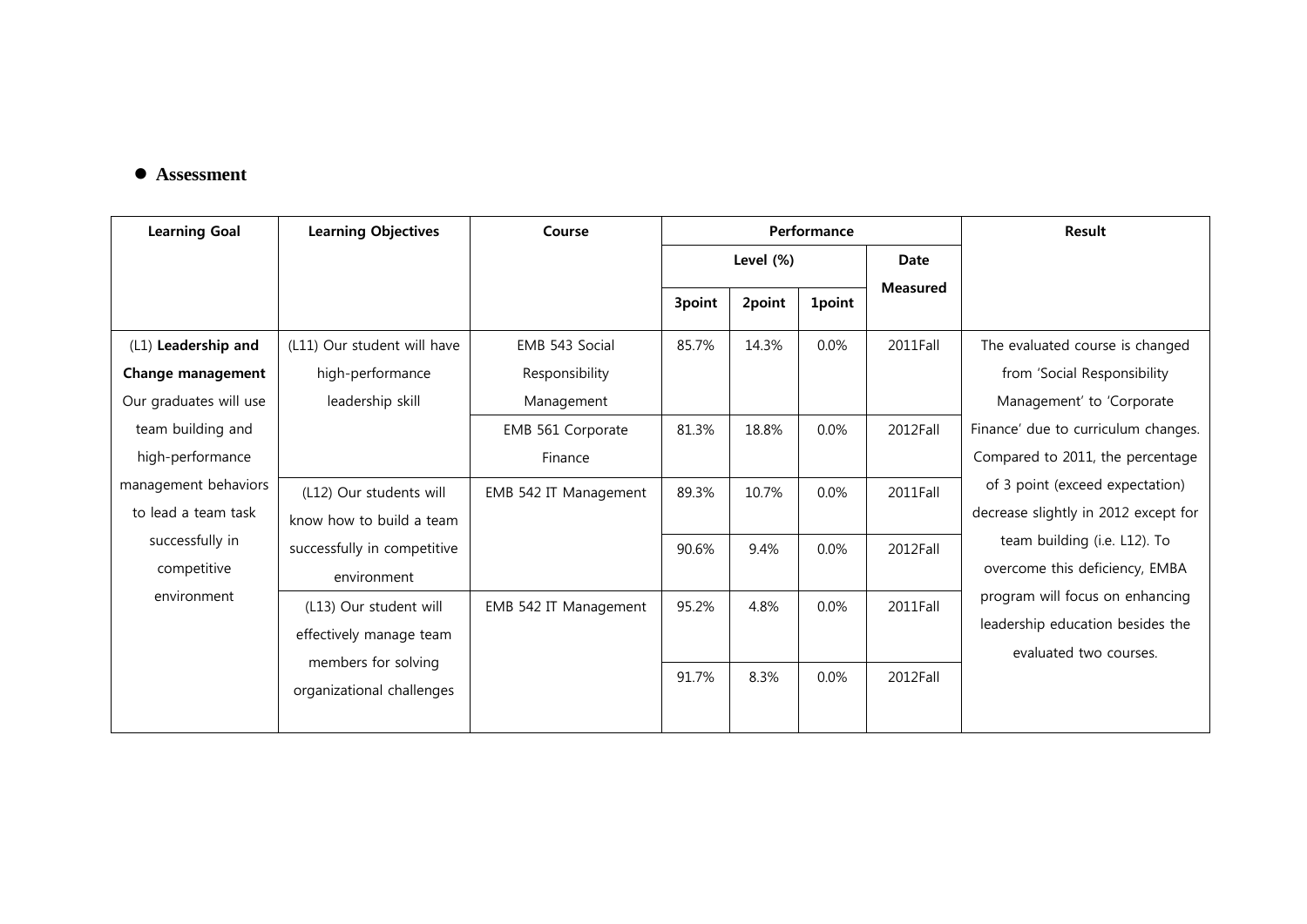| <b>Learning Goal</b> | <b>Learning Objectives</b> | Course                      | Performance  |        |               |                 | Result                             |
|----------------------|----------------------------|-----------------------------|--------------|--------|---------------|-----------------|------------------------------------|
|                      |                            |                             | Level $(\%)$ |        |               | Date            |                                    |
|                      |                            |                             | 3point       | 2point | <b>1point</b> | <b>Measured</b> |                                    |
| $(L2)$ Global        | (L21) Our student will     | EMB 542 IT Management       | 57.1%        | 42.9%  | $0.0\%$       | 2011Fall        | Compared to 2011, the percentage   |
| Perspective          | understand global business |                             |              |        |               |                 | of 3 point (exceed expectation) in |
| Our graduates will   | issues and relate current  |                             | 68.8%        | 31.3%  | $0.0\%$       | 2012Fall        | L2 increase in 2012. EMBA program  |
| have a global        | issues to emerging         |                             |              |        |               |                 | endeavors to enhance students'     |
| perspective          | business opportunities     |                             |              |        |               |                 | global perspective inside and      |
|                      | (L22) Our students will    | EMB 571 International       | 71.4%        | 28.6%  | $0.0\%$       | 2011Fall        | outside of the campus.             |
|                      | have command of business   | Field Trip / OPI level test |              |        |               |                 |                                    |
|                      | English or other language  |                             | 75.0%        | 25.0%  | $0.0\%$       | 2012Fall        |                                    |
|                      | of major global market     |                             |              |        |               |                 |                                    |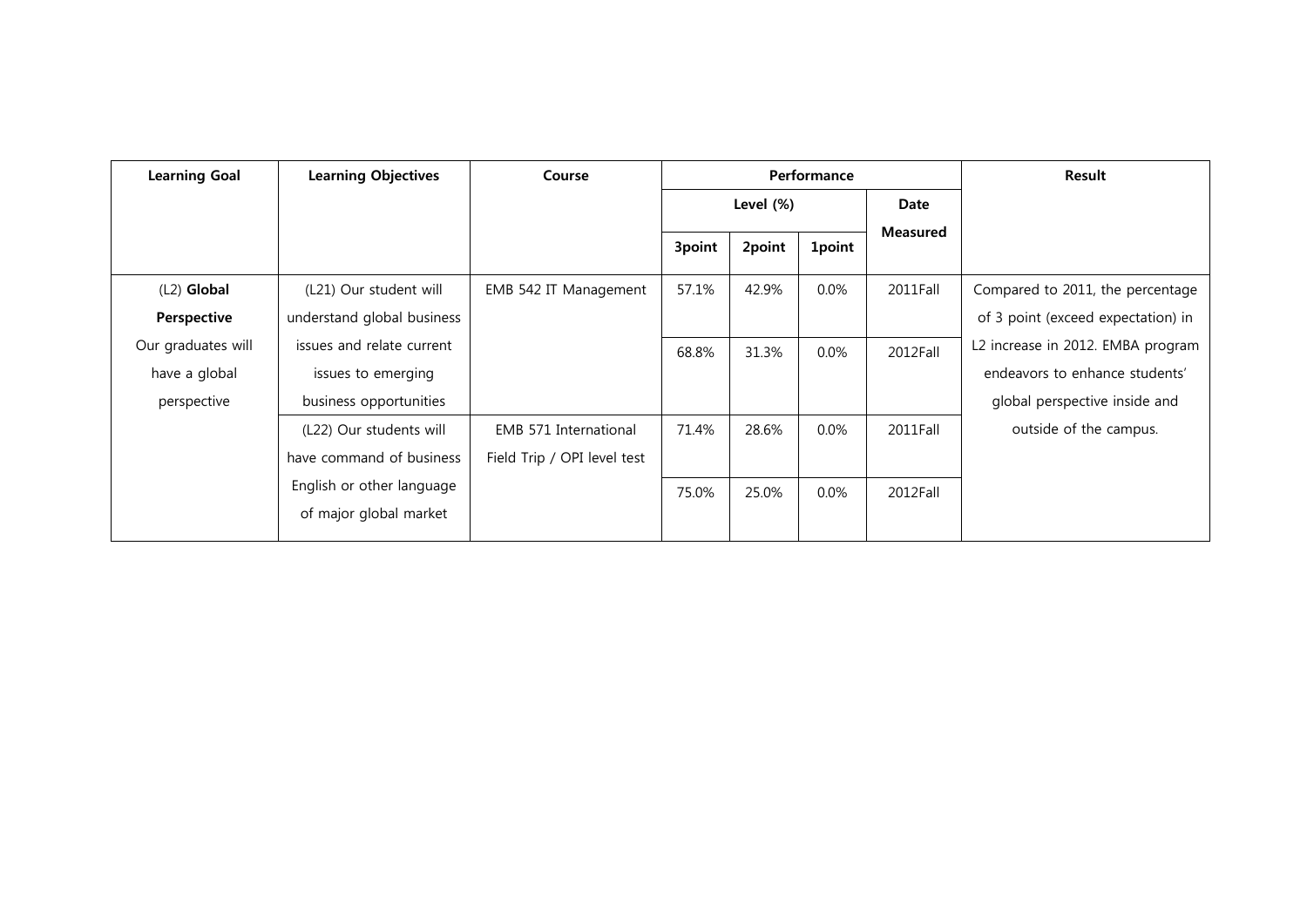| <b>Learning Goal</b>      | <b>Learning Objectives</b>  | Course                     | Performance  |        |               |                 | Result                              |
|---------------------------|-----------------------------|----------------------------|--------------|--------|---------------|-----------------|-------------------------------------|
|                           |                             |                            | Level $(\%)$ |        |               | Date            |                                     |
|                           |                             |                            | 3point       | 2point | <b>1point</b> | <b>Measured</b> |                                     |
| (L3) Ethically &          | (L31) Our student will      | EMB 543 Social             | 65.7%        | 34.3%  | $0.0\%$       | 2011Fall        | The evaluated course for L31 is     |
| <b>Socially Conscious</b> | identify ethical and social | Responsibility             |              |        |               |                 | changed from 'Social Responsibility |
| Reasoning                 | dilemma and be able to      | Management                 |              |        |               |                 | Management' to 'Marketing           |
| Our graduates will        | recognize and evaluate      | EMB 520 Marketing          | 97.5%        | 2.5%   | $0.0\%$       | 2012Fall        | Management' due to curriculum       |
| understand the gravity    | alternative courses of      | Management                 |              |        |               |                 | changes.                            |
| of ethical behavior and   | action                      |                            |              |        |               |                 | Compare to 2011, the percentage     |
| corporate social          | (L32) Our students will     | EMB 562 Accounting &       | 71.4%        | 28.6%  | $0.0\%$       | 2011Fall        | of 3 point (exceed expectation) in  |
| responsibility            | know the professional       | <b>Financial Statement</b> |              |        |               |                 | L31 increase highly but in L32      |
|                           | code of conduct within      | Analysis                   | 68.8%        | 31.3%  | $0.0\%$       | 2012Fall        | decrease slightly in 2012. The      |
|                           | their discipline            |                            |              |        |               |                 | ethical perspective of our EMAB     |
|                           |                             |                            |              |        |               |                 | students is generally high.         |